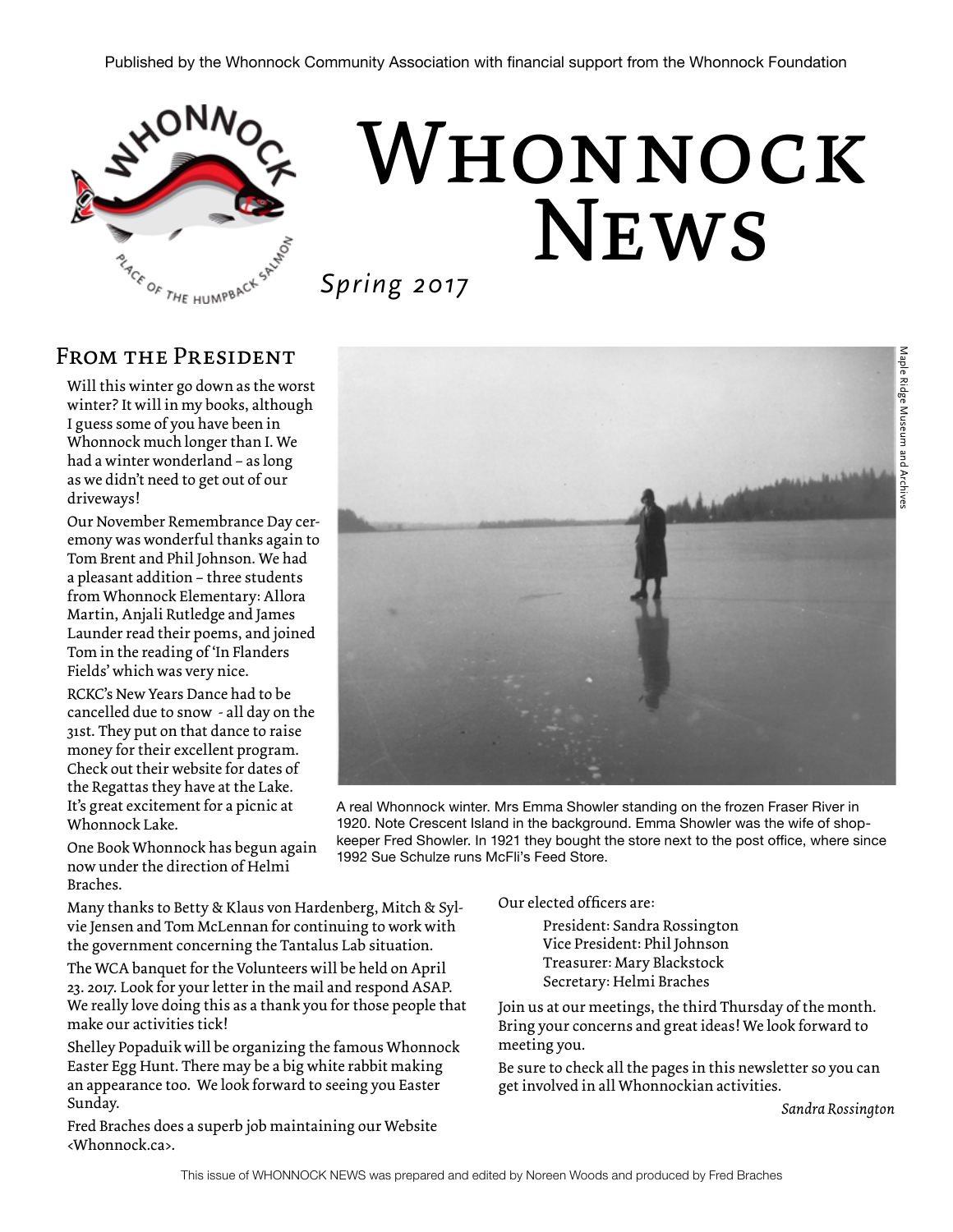# http://whonnockian.blogspot.com www.whonnock.ca http://whonnockian.blogspot.com

### DATES TO REMEMBER

**Annual Easter Egg Hunt**  Sunday, April 16th, Whonnock Lake Centre

**Thornhill Annual Plant Swap**  Sunday, April 23, Thornhill Hall

**WCA Annual Volunteer Appreciation Dinner**  Sunday, April 23, Whonnock Lake Centre

**WCA Annual General Meeting** Thursday, May 18, Whonnock Lake Centre

> The **Whonnock Community Association** meets on the third Thursday of the month at 7:30 at Whonnock Lake Centre.

### WHONNOCK COMMUNITY E-mail: <lakesidepre-school@hotmail.com> Association Bursary

The Whonnock Community Association awards a deserving student an annual bursary of \$1,000.

For those students interested in our Bursary and who qualify by having lived in the Whonnock area for at least two years.

Following are our other criteria:

- 1. We look at the student's marks which must show a commitment to furthering their education at college, trade school or university.
- 2. We assess financial need.
- 3. We look for a student's history of volunteering either in the community, the school or other worthy cause.

Please check with your school counsellor during the fall semester for more information.

If you have an interest in serving on this committee please call Noreen Woods at 604-462-8557. The time commitment is minimal and the satisfaction is great, knowing you are helping students on their road to future success.<br>MUSIC IN ME<sup>I</sup> STUDIO

### WHONNOCK FOUNDATION Byrnes Bursary

The Whonnock Foundation's Byrnes Bursary program grants amounts of up to \$2,000 per four-month period to students from east Maple Ridge enrolled in a college, university, trade school or other post-secondary establishment with a proven record of good performance in post-secondary education.

For more about the Whonnock Foundation and the terms of reference of the Byrnes Bursary visit: <whonnock.ca> and select Whonnock Foundation.

### LAKESIDE PRESCHOOL

Located on beautiful Whonnock Lake in the Whonnock Lake Centre, this bright well-equipped preschool offers a variety of experiences for 3-to-5-year-olds.

Our aim is to provide each child with exciting and stimulating experiences in a warm and relaxed atmosphere.

For ongoing registration phone Mrs. Kilsby at 604-462-0026 to reserve your child's space in one of our programs.

Web site: <lakesidepre-school.com>

### Whonnock **ELEMENTARY** School



For information about Whonnock Elementary and upcoming events please visit the school's Web site: <whonnockschool.sd42.ca>.

### Montessori Corner

The Montessori Corner is a private educational organization. We offer preschool and daycare programs in two different locations, Websters Corners and Whonnock.

For more information visit <http://montessoricorner.ca/>, E-mail <info@montessoricorner.ca>, or call Ms. Debora Vieira at 604-462-1400.

Teaching a variety of programs and musical styles based on the individual student's preferences and musical goals.



- \* Classical music
- Contemporary styles (Pop, Jazz & Blues)
- Recreational music (chording, play by ear, improvise)

*Recital & Festival opportunities*

*Exams (for interested students, practical & theory exams)*

Call Eleanor Tracey at 604-287-6963

or E-mail <eleanor.tracey@shaw.ca>

Website: <musicinme.musicteachershelper.com>

Apply at any time. No deadline.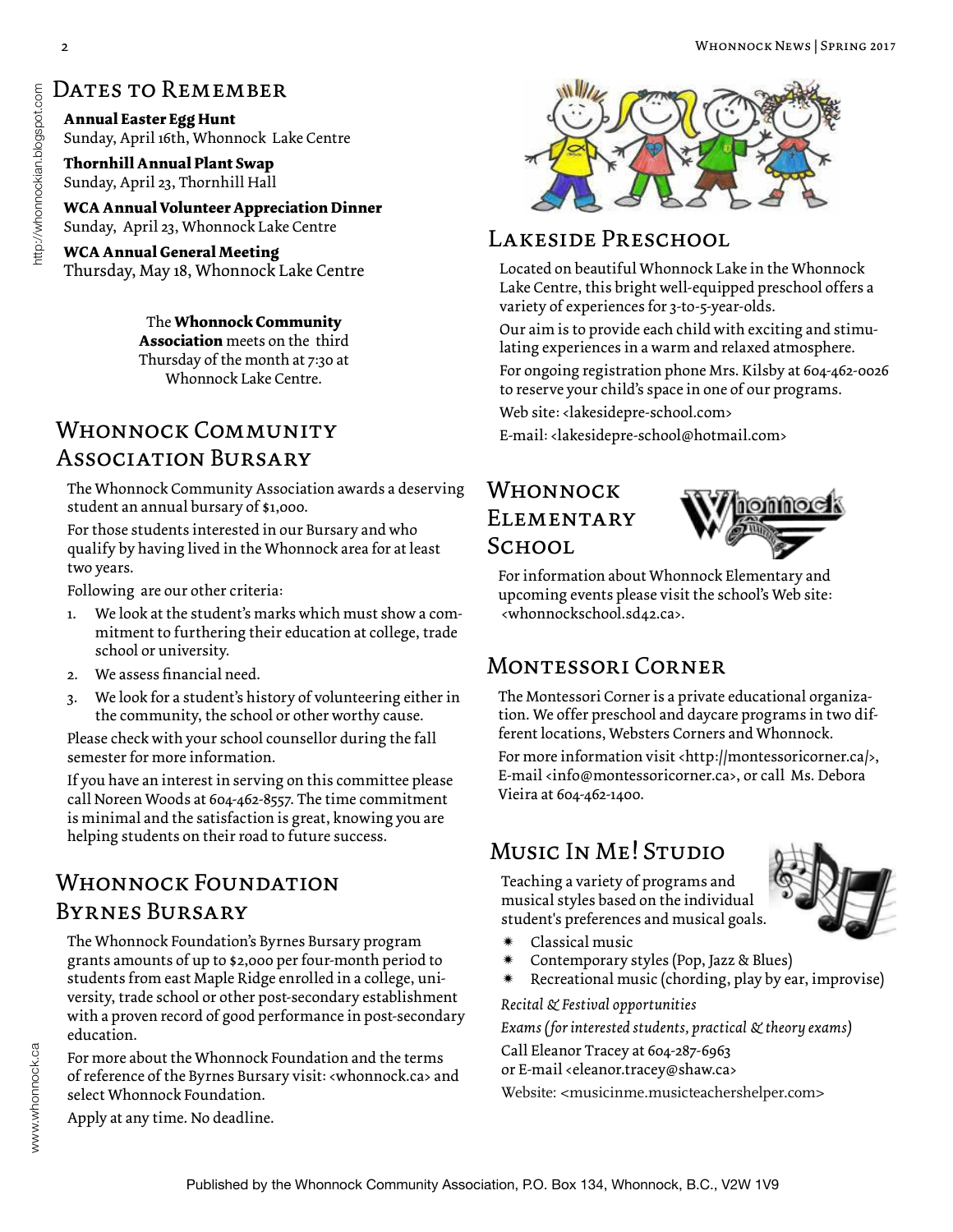

### Whonnock Tops Local #4522

TOPS is a nonprofit organization that helps members to improve their health and well being. We meet at the Wildwood Fellowship Church Mondays at 6:30 pm. Come and visit with us - we have fun and successful weight loss. Phone Carolyn , 604-462-1213, or Lori Button, 604-463-7355, for more info.

For information on other chapters in Maple Ridge phone Thelma at 604-467-5601

### WHONNOCK WALKERS



Join us Monday, Wednesday and Friday mornings at 9:15 for a friendly, one-hour walk. Call Brita at 604 462-9863 for more information.

Location: Whonnock Lake Centre Parking lot.

### Hello Body!

Join us for gentle yoga on Thursday evenings. The class is

suited for all ages and all levels, even beginners. Each yoga pose is gentle and we move at a slow pace. Love The Way You Feel!

For details please visit <hellobody.ca>

### First Whonnock Scouts

Come join the fun at the Whonnock Lodge, 27660 Dewdney Trunk Road.



1st Whonnock Scouts Group is looking for Beaver Scouters volunteers on Tuesday evenings. For more information on this or registration please contact Jocelyn at <jmcintosh42@gmail. com> or cell 604-802-7862.

### Ridge Canoe and Kayak Club

At RCKC we are keeping busy while waiting for Whonnock Lake to thaw out! Our Junior, Competitive group, and Masters have been weight training and working out in the club-



house while looking forward to warmer weather and an opportunity to get back on the water. We are also running a gym program through Parks and Rec. on Tuesdays and Thursdays at Whonnock Elementary. Some of our athletes will be heading to San Diego during spring break for a training camp and two of our senior athletes have gone to Florida for training. Our first regatta of the year is coming up, the Slawko Fedechko will be on May 6 and 7th. Looking forward to getting back on the water!

Information about our club and programs is available on our website <rckc.ca>.

# **ANNUAL EASTER EGG HUNT**

the City of Maple Ridge.

Generously supported by

As usual our Easter Egg Hunt will be on Easter Sunday, March 27th, at Whonnock Lake Centre. HOWEVER! This year the hunt will start at **11:00** sharp.

Rain or shine!

The Easter Bunny is looking for volunteers to do some very rewarding assignments for the event.

If you are willing to hop along please call Shelley at 604-462-1881.

### PARKS, RECREATION & CULTURE Programs in Whonnock

*For dates, cost, times and to register <www.recreg4u.ca or call 604-465-2470*

Daycamp - Whonnock Adventures (Age 5Y – 12Y) March 13 – 17, 2017 A week of fun in the great outdoors. We will spend the week playing games, making crafts, and exploring the community of Whonnock. Please note we will get to all of our locations by walking. Monday – Friday; 8:30 am – 5:00 pm, Preschool, Whonnock Lake Centre.

ADULT VOLLEYBALL (Age 16Y and up) at Whonnock Elementary, Wednesdays from 8 until 9 in the gymnasium. All skill levels welcome. Enjoy a social game of volleyball.

### *Sports, Games, Fitness and Fun for Youth Age: 9Y - 16Y*

Looking for ways to be active, have fun and learn how to play sports better? Join the Ridge Canoe & Kayak Club Coaches in this fun learn-to-move- fitness training program for youth. You will experience a variety of active games and movement skills to develop coordination, balance, strength, flexibility and endurance. Open to all abilities. Instructor: Ridge Canoe & Kayak Club Location: Whonnock Elementary. Tuesday Thursday, 5:00 PM-6:30

Whonnock Drop-In Gym Age: 10Y - 14Y A FREE Drop-In recreation session for those wanting to hang out with their friends and be active. No sessions March 13 or 20th. Location: Whonnock Elementary Monday 7:00 PM-9:00 PM

**NOTE: The Summer Arts and Recreation Guide should soon be available with more new programs.** 

www.whonnock.ca

www.whonnock.ca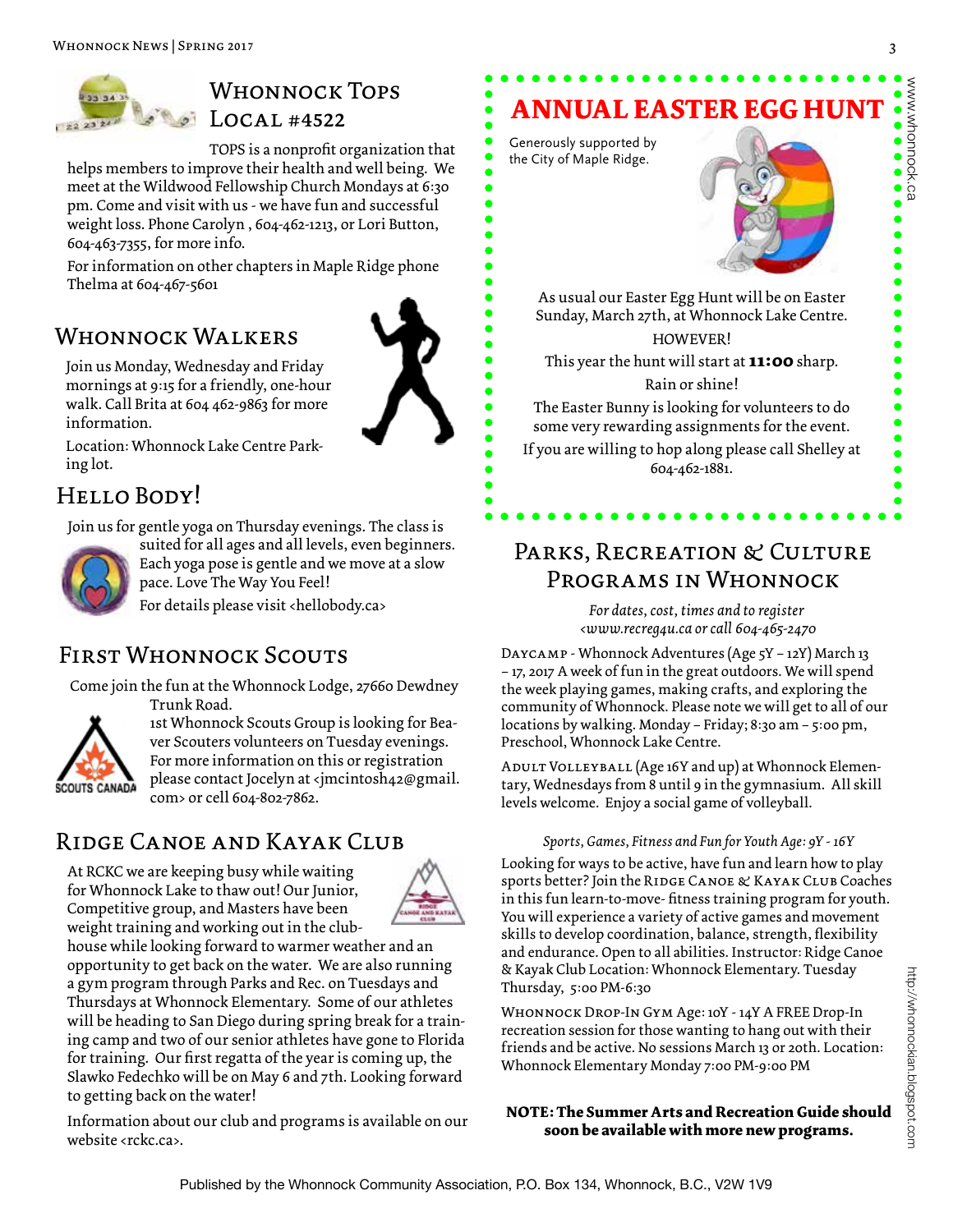

### Ruskin Community Hall

28395 96th Avenue, Maple Ridge, B.C., V2W 1L3 Phone: 604-462-9739 / <ruskinhall@yahoo.ca> <whonnock.ca/ruskin/hall.htm>

The Ruskin Hall is located at the corner of 284th Street and 96th Avenue, less than a mile from Lougheed Highway. Hall meetings are the second Tuesday of each month. They are usually short and sweet. Everyone is welcome.

Thanks to our fund-raising efforts and our hall rentals we have been able to install a more efficient furnace. It was certainly needed during our cold spells.

The hall is available for rental at a reasonable rate either hourly or nightly.

For rental information contact our Booking Agent Shannon at 604-462-7642 or call the hall at 604-462-9739 and leave a message.

Kim Rondquist continues to teach Hathaway Flow Yoga classes Wednesday nights at 7:30. Her classes are for all levels and everyone is welcome. For information contact Kim at 604-462-4284.

We will be hosting a Potluck Dinner / Silent Auction in the Spring. Checkout our website for more information.

### JOIN YOUR FRIENDS & NEIGHBOURS At THE 5th ANNUAL THORNHILL PLANT 'SWAP

Sunday, April 23, 2017 10:00 – 12:30 Thornhill Hall Parking Lot 26007 – 98th Avenue Bring Plants to SWAP for FREE No Plants? Bring cookies to share! NO SALES. NO EARLY BIRDS! Contact Joan Duncan 604-462-8778



### Thornhill Community Hall

The Thornhill Community Hall had steady rentals through the fall and winter months for community events and family celebrations.

The movie industry has been filming in Thornhill and has rented our hall and park throughout the winter.

The City has worked with our Association to complete some work needing attention as we share the hall facilities with them. We are currently drafting a new lease agreement.

The list of renovations will be addressed as the weather improves. We ask all users of the park to keep it free of litter and help by placing it in the receptacles provided. Please help to keep this unique forested park, beautiful.

For bookings of weddings,memorials,birthdays and other special events contact Fran Norman @ 694-462-7869 or Shirley Kinney @ 604-476-7794.

### One Book Whonnock



There's still time to sign up for this year's book project, *Confessions of an Igloo Dweller: The story of the man who brought Inuit art to the outside world*, by James Houston.

Here's what one Whonnockian says: "I've only read about 30 pages – what a fascinating read!"

Houston lived in the Canadian Arctic from 1948 to 1962 and in this book tells about his own experiences as well as the

Inuit people among whom he lived.

The book is out of print but can be bought online or borrowed from the book committee.

The gathering to discuss the reading and to have a themed party is being planned for early May 2017 (no date yet).

If you want to sign up and read the book, please contact Helmi Braches 604-462-8942 or E-mail <br />braches@shaw.ca>.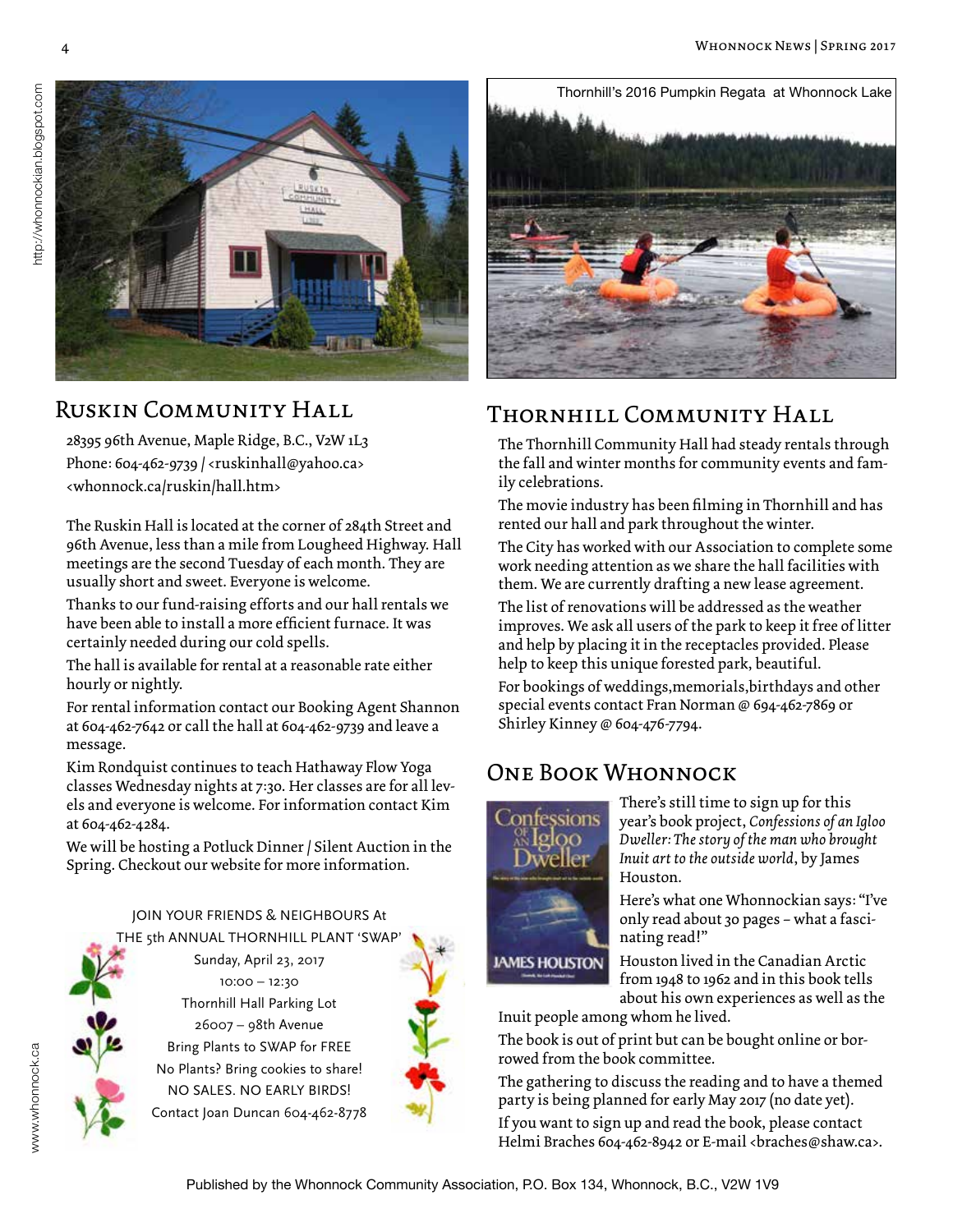

2016 Whonnock Weavers Annual Open House

### WHONNOCK WEAVERS AND SPINNERS

The Whonnock Weavers and Spinners had a very busy fall and winter and were very happy to see many of you at our 36th Annual Open House last November. We will be back again on the last Sunday of November in 2017, so mark November 26th on your calendar.

This spring we are looking forward to a silk spinning workshop with plans to possibly have another weaving and a basket workshop as well.

We have joined the Maple Ridge – Pitt Meadows Art Studio Tour which will be held on May 13th& 14th. We will be located in Pitt Meadows along with rug hookers at the Lion's Den Hall at 12479 Harris Road, Pitt Meadows. More information on the event can be found at www.artstudiotour.ca This summer we will be at Country Fest on July 29th and 30th at the Albion Fairgrounds. In honour of Canada's 150th birthday we will be doing a "Sheep to Scarf" demonstration and will have a team of spinners and a weaver demonstrating how to create a scarf from fleece shorn from a sheep.

We have been hosting spin-ins on Tuesday nights at The ACT on January 10 and February 14. We will continue to hold the spin-ins on the second Tuesday of the month until June. We are either in the lobby or the Art Gallery from 7:00 – 9:00 pm. Please do stop by and join us to see what 'handspinning' is all about. We also welcome you if you just would like to come and knit or work on a project.

This year our meetings are being held at the Whonnock Lake Centre on the 4th Tuesday of each month at 7:30 PM. There is usually a short business meeting followed by a program.

We always welcome new members so if you are interested in the fibre arts and wish to join us, simply come to a meeting. If you would like more information, please phone Marie at 604-462-9059. Our website can be found at www.whonnockweaversandspinners.org and you can also follow us on Facebook.



BEAVER MOUNTAIN WORKS specializes in shooting, hunting and fishing gear, living history, and giftware, wood, steel, canvas and textile products. Under the name LEATHER MARK SADDLERY we

create quality custom saddles and tack.

Tel: 778-994-1580

26525, 98th Avenue, Maple Ridge, BC, V2W 1K3 E-mail: info@beavermountworks.com

<beavermountainworks.com>



WE GROW A VARIETY OF DELICIOUS veggies and offer pasture raised, organically fed eggs. WE EMPLOY ORGANIC PRACTICES and are in transition to Certified Organic. Sign up for

our weekly subscription box which runs from April to October or place a custom order online. Phone: 604-418-4377

E-mail: angela@wanderingrowfarm.com



Klaus & Betty von Hardenberg Phone/Fax: 604.462.9244 E-mail: info@vonhardenbergcandles.com 9730 Spilsbury Street Maple Ridge, BC Canada V2W 1K7



### Junichi Tanaka,

born in Japan, established a ceramics studio at Whonnock in 1998.

His work has been widely accepted all over Canada.

Ceramics is not his only passion. He has climbed major mountains and he is a poet. His Web site address is

<www.ceramicsjunichi.com>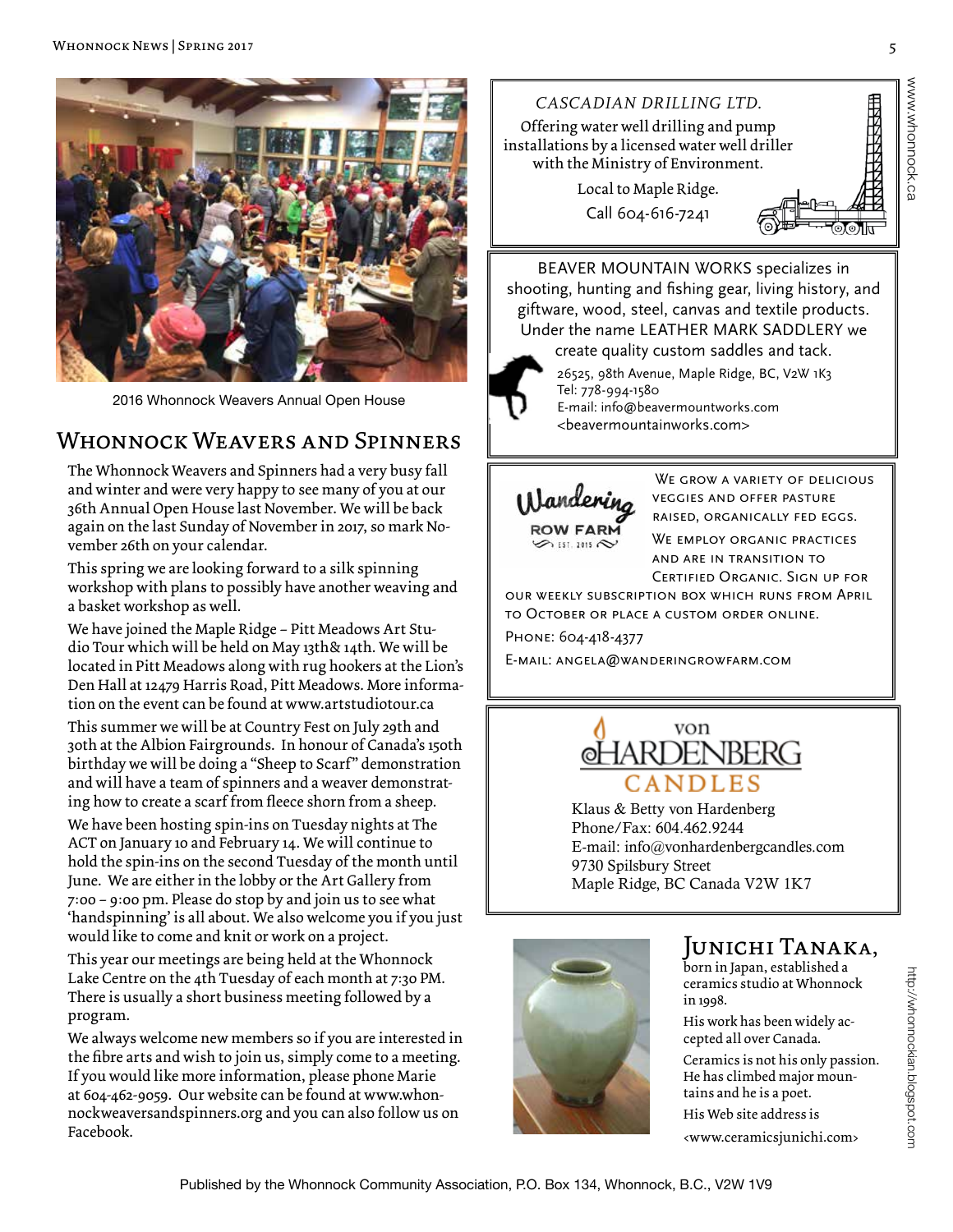### Thornhill Aquifer Protection Study 2017

The Thornhill Aquifer Protection Study (TAPS) is entering its 12th year, with a majority of original members still taking part in data collection and water testing.

Ronnie Knaack, a longtime resident of Thornhill, who dug many of the shallow wells in Thornhill, Whonnock and Ruskin, passed away in November. He was a caring member of TAPS. We miss him and will remember all his contributions to our communities. Ronnie will also be remembered for his dedication to preserve the treasured old growth forest on his property that he feared would be removed.

This fall and winter has been overshadowed by the outcome of Tantalus (Labs) Pharmaceuticals's CONDITIONAL Water License issued by the Ministry of Forest,Lands and Natural Resources.

To be clear, regardless of how the water licence has been framed in the media, the basic terms of the Conditional Water Licence remain and are open to enhanced scrutiny.

We would like to address the Dec.1/2016 Tantalus website (tantaluslabs,com populace) statements:

1. "First Water Licence under new Water Sustainability Act …. committed to effective groundwater resource management." Tantalus has been issued a "Conditional Water Licence" monitored by the Ministry of Forests,Lands and Natural Resources Water Managers, Mike Simpson (Hydrogeologist) and Ross Kreye (Section Head).

The total amount approved is 5200 cubic metres (5,200.000 litres) annually, they had applied for 10,000 cubic metres.

A flow restriction device must be installed to limit maximum instantaneous flow to 18.93 litres per minute between May 1st and October 31st and 37.85 litres per minute between Nov.1st and April 30th for 3 years.

A water level measuring device must be installed. Hourly water level readings must be recorded and submitted annually for the minimum three years.

All data must be provided upon request. If there are any adverse affects on the aquifer, Tantalus may be required to undergo further assessments and restrictions or the water may be prohibited. The Ministry is managing their groundwater use. It is all about compliance.

2. "SunLab (Tantalus) maintains access to an Artesian well as a possible supplement for domestic and irrigation water." SunLab (Tantalus) Does Not have access to an artesian well as their original artesian well was decommissioned by the Ministry in April 2016, UNLESS Tantalus has access to an artesian well that the Ministry is unaware of. Their current well produces 10 gal. per minute. If Tantalus proposes to or is using any other well that is not registered with the Ministry, they are required to apply for another water licence.

3. David Kneale, Tantalus Lab's hydrogeologist, stated, "We anticipate No Impacts on surrounding wells or the aquifer itself."

The Ministry required David Kneale to retract this statement and issue a revised report because they have not, in fact, been able to prove it. Their pump test was not conducted on similar, appropriate wells in the neighbourhood. The pump test was irrelevant in proving no impact on the aquifer they share with the community.



4. "The granting of this water licence is a step forward in the interest of conservancy and transparency ….."

Tantalus built their commercial facility on a vulnerable bedrock aquifer of low productivity. It is surrounded by residents who depend on this water for domestic use.

Having not been honest with the neighbouring community as to the nature of this business from the onset and having then applied for 10,000 cubic metres annually does not demonstrate conservancy nor transparency. The innovative rain water recapture system is yet to be proven.

This is what we have learned:

1. Tantalus needs sufficient water to grow a consistent,reliable product for Health Canada.

2. Tantalus will now be applying for a Production Licence.

3. The Conditional Water Licence was approved only because of the collective and ongoing efforts of all three communities. The Water Licence may have been approved with very few or no conditions attached had we not raised awareness with the Ministry.

4. The Grant Hill Aquifer's capabilities and limitations are not understood. There has been no groundwater management study conducted.

5. The Grant Hill Aquifer is still not on the Natural Features Map at the City even though the Ministry has updated the boundaries. Ask the City to update their map as soon as possible to help avoid the problems we have had with the location of Tantalus.

6. The Ministry tried to be very cautious with this application. They need to remain vigilant.

7. Community members must be diligent in measuring their wells. Report inconsistencies and impacts to the Ministry immediately.

8. Help your neighbour with their well concerns.

9. There should be no light nor noise pollution above allowable levels. Report to City.

10. \* The boundaries of the Grant Hill Aquifer were updated in late 2015. This aquifer is considered to have low productivity and low-moderate vulnerability. Lowen Hydrology, who was hired by the Ministry to update the mapping, stated that Tantalus's well is highly mineralized,therefore it can impact surrounding wells. They suggest surrounding residents test their water for conductivity, measuring dissolved solids. Perhaps, test your wells once or twice a year and be alerted if the dissolved solids are increasing.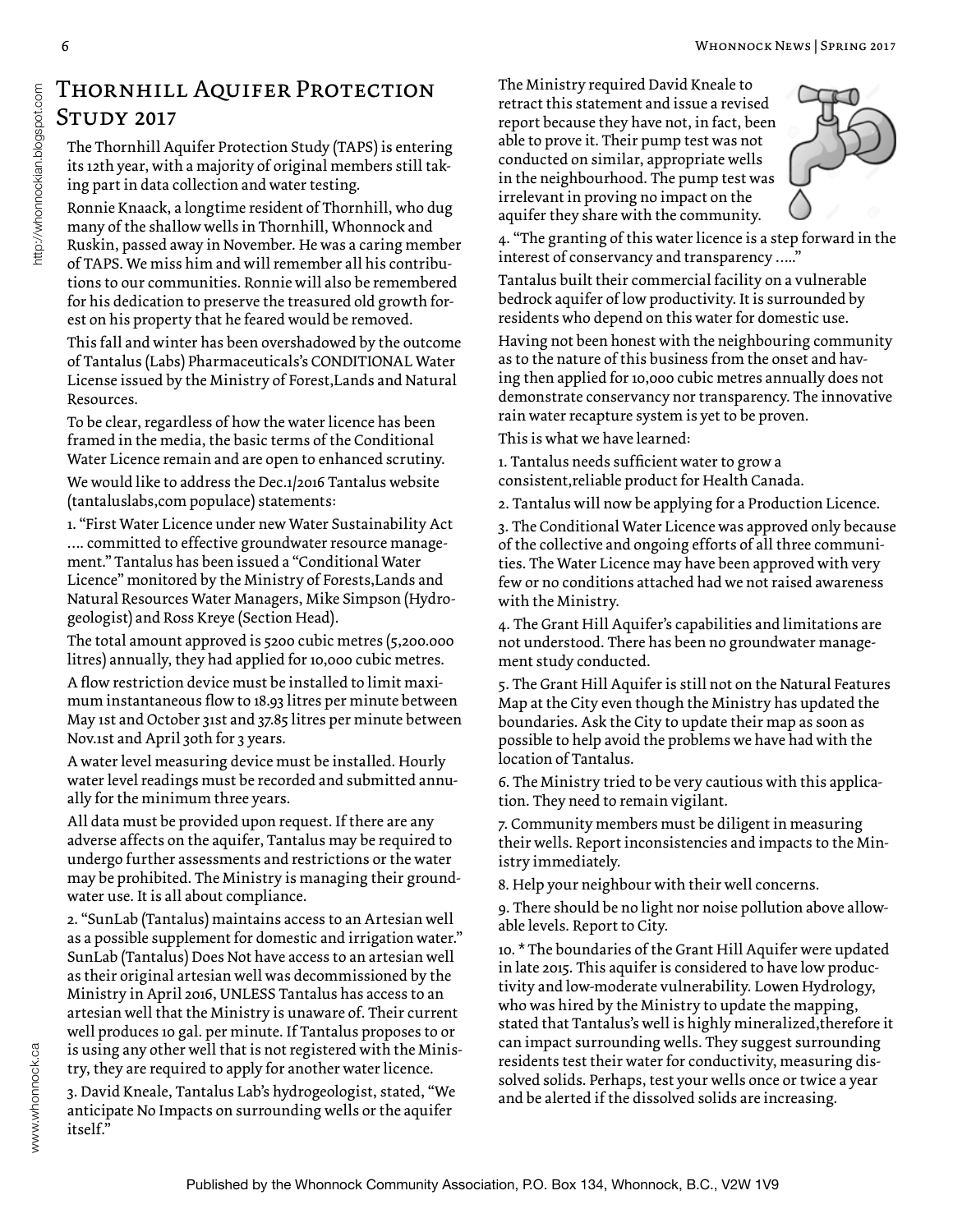Those residents who get their water from York Creek can anticipate changes to water quantity because the recharge into the creek and surrounding landscape has changed.

Keep a record on your well depths.

11. Tantalus Labs is in the wrong place. Too much money, time and effort has been spent by every level of government and the community to mitigate the impacts this facility has already had and will continue to have. The impacts are not just about groundwater.

12. For the next election, choose an MLA who will ask for amendments to the placement of Industrial Medical Marijuana Facilities on farmland not serviced by City Water in Maple Ridge and someone who will fight to protect our groundwater – The Grant Hill Aquifer.

*Betty & Klaus von Hardenberg on behalf of Thornhill Aquifer Protection Study* 



Grant Hill Aquifer Boundaries

### Wildwood Fellowship Church

Sunday Services are held at 10:30am (10810 272nd St.) In our world dominated by chaos and uncertainty, Jesus remains the unchanging source of truth and peace. We believe the God who designed and created the universe is not silent, and has a design and purpose for each one of us. We believe He hears and



answers our prayers, reaching down and touching our lives with His love, forgiveness and grace. Through His Word, the Bible, God gives us His blueprint for life, giving us direction and confidence as we seek Him and follow His ways.

If you're looking for a place to belong where you can learn about and live out a relevant faith, then we invite you to experience the community of Wildwood Fellowship Church. We are a family-oriented, nondenominational Church. Our coffee times after the service give you opportunity to get to know others who would love to come along side you in your faith journey.

You are welcome to join us for:

Sunday Services (Sunday School for prekindergarten during the service)

Junior Youth Group (Grades 4-8) held alternate Thursdays, 7 – 8:30pm

Ignite – Community monthly Worship nights for all ages – check out Ignite Maple Ridge on facebook

Other special events – check out our Web site <wildwoodfellowship.com>

More info: call Pastor Arnold Tracey (604) 287-696

## Holy Spirit Anglican Church

27123 River Road in Whonnock

Holy Spirit Anglican Church in Whonnock (the brown church on the left as you start uphill on 272 street) welcomes the neigbourhood to our events marking the beginning of Lent and the celebration of Easter.

Tuesday February 28 - Shrove Tuesday - pancake supper from 5 pm, followed by distribution of ashes and Holy Communion at 7 pm.

Sunday April 16 - Celebration of Easter worship service at 10 am.

Everyone is welcome.



http://whonnockian.blogspot.com ttp://whonnockian.blogspot.com